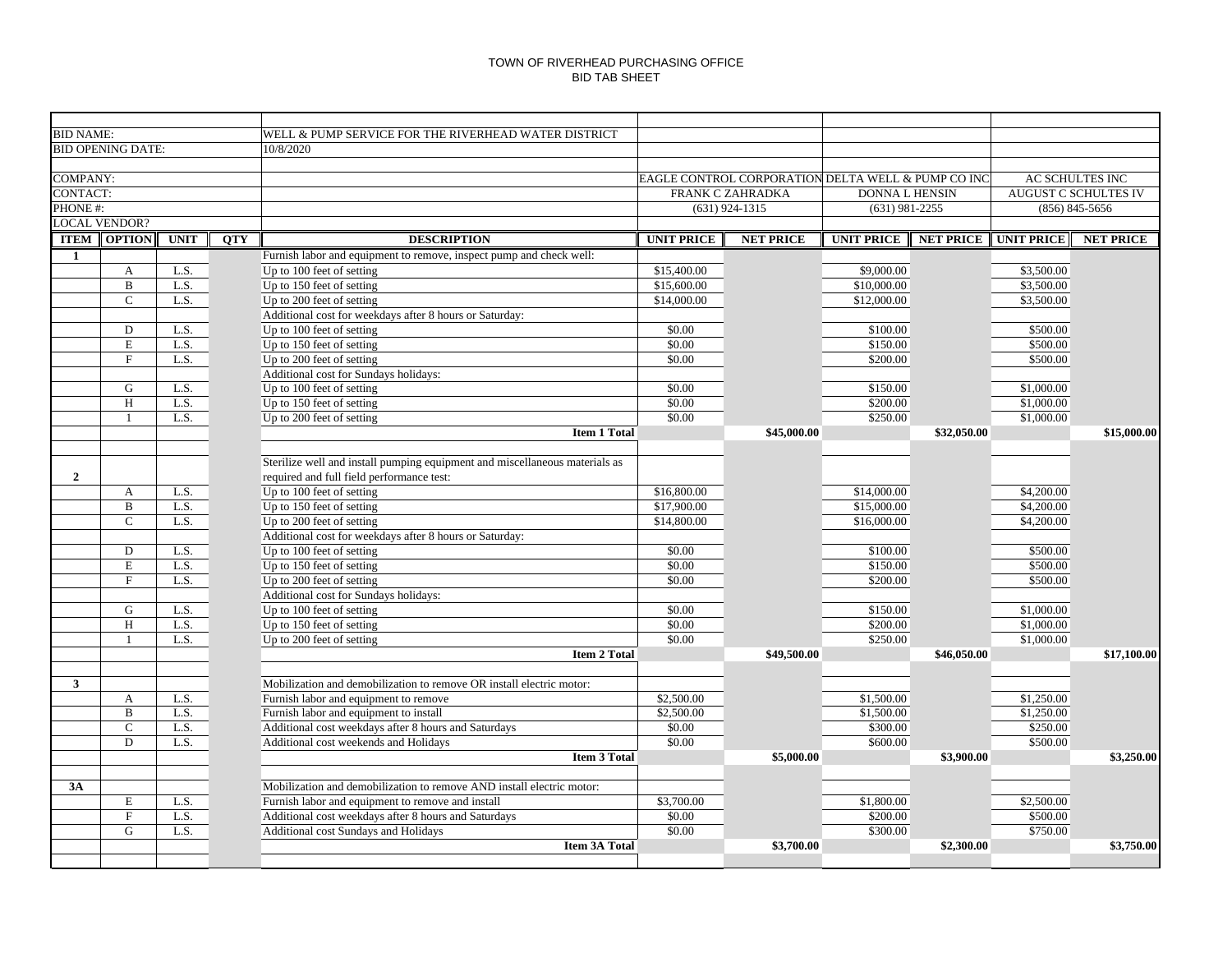| <b>COMPANY:</b>      |                    |              |            |                                                                                                 |                                           | EAGLE CONTROL CORPORATION DELTA WELL & PUMP CO INC | AC SCHULTES INC        |                             |                        |                  |
|----------------------|--------------------|--------------|------------|-------------------------------------------------------------------------------------------------|-------------------------------------------|----------------------------------------------------|------------------------|-----------------------------|------------------------|------------------|
| CONTACT:             |                    |              |            |                                                                                                 | FRANK C ZAHRADKA<br><b>DONNA L HENSIN</b> |                                                    |                        | <b>AUGUST C SCHULTES IV</b> |                        |                  |
| PHONE #:             |                    |              |            |                                                                                                 | $(631)$ 924-1315                          |                                                    | $(631)$ 981-2255       |                             | $(856) 845 - 5656$     |                  |
| <b>LOCAL VENDOR?</b> |                    |              |            |                                                                                                 |                                           |                                                    |                        |                             |                        |                  |
|                      | <b>ITEM OPTION</b> | <b>UNIT</b>  | <b>OTY</b> | <b>DESCRIPTION</b>                                                                              | <b>UNIT PRICE</b>                         | <b>NET PRICE</b>                                   | <b>UNIT PRICE</b>      | <b>NET PRICE</b>            | <b>UNIT PRICE</b>      | <b>NET PRICE</b> |
| $\overline{4}$       |                    |              |            | Mobilization and demobilization to remove OR install gear-drive:                                |                                           |                                                    |                        |                             |                        |                  |
|                      | $\mathbf{A}$       | L.S.         |            | Furnish labor and equipment to remove                                                           | \$3,700.00                                |                                                    | \$1,500.00             |                             | \$1,250.00             |                  |
|                      | $\mathbf B$        | L.S.         |            | Furnish labor and equipment to install                                                          | \$3,700.00                                |                                                    | \$1,500.00             |                             | \$1,250.00             |                  |
|                      | $\mathcal{C}$      | L.S.         |            | Additional cost weekdays after 8 hours or Saturdays                                             | \$0.00                                    |                                                    | \$100.00               |                             | \$250.00               |                  |
|                      | D                  | L.S.         |            | Additional cost Sundays and Holidays                                                            | \$0.00                                    |                                                    | \$200.00               |                             | \$500.00               |                  |
|                      |                    |              |            | <b>Item 4 Total</b>                                                                             |                                           | \$7,400.00                                         |                        | \$3,300.00                  |                        | \$3,250.00       |
|                      |                    |              |            |                                                                                                 |                                           |                                                    |                        |                             |                        |                  |
|                      |                    |              |            | Mobilization and demobilization of crew and equipment to remove AND                             |                                           |                                                    |                        |                             |                        |                  |
| 5                    |                    | L.S.<br>L.S. |            | reinstall 25HP submursible pump:                                                                | \$16,500.00<br>\$0.00                     |                                                    | \$6,000.00<br>\$200.00 |                             | \$3,000.00<br>\$500.00 |                  |
|                      | $\mathbf{A}$       |              |            | Additional cost weekdays after 8 hours or Saturdays                                             |                                           |                                                    |                        |                             |                        |                  |
|                      | B                  | L.S.         |            | Additional cost Sundays and Holidays<br><b>Item 5 Total</b>                                     | \$0.00                                    | \$16,500.00                                        | \$300.00               | \$6,500.00                  | \$1,000.00             | \$4,500.00       |
|                      |                    |              |            |                                                                                                 |                                           |                                                    |                        |                             |                        |                  |
|                      |                    |              |            | Furnish 8" x 1 3/16" threaded and coupled Water Lube Column assembly,                           |                                           |                                                    |                        |                             |                        |                  |
| 6                    | A                  |              |            | complete with 410 S.S. shaft, couplings and bronze spiders:                                     |                                           |                                                    |                        |                             |                        |                  |
|                      |                    | EA           | 10         | 10 Foot Section                                                                                 | $\overline{$1,120.00}$                    | \$11,200.00                                        | \$1,292.00             | \$12,920.00                 | \$1,050.00             | \$10,500.00      |
|                      |                    | EA           | 2          | 5 Foot Section                                                                                  | \$700.00                                  | \$1,400.00                                         | \$1,075.00             | \$2,150.00                  | \$928.00               | \$1,856.00       |
|                      |                    |              |            | <b>Item 6A Total</b>                                                                            |                                           | \$12,600.00                                        |                        | \$15,070.00                 |                        | \$12,356.00      |
|                      |                    |              |            | Furnish 10" x 1 1/2" threaded and coupled Water Lube Column assembly,                           |                                           |                                                    |                        |                             |                        |                  |
|                      | B                  |              |            | complete with 410 S.S. shaft, couplings and bronze spiders:                                     |                                           |                                                    |                        |                             |                        |                  |
|                      |                    | EA           | 15         | 10 Foot Section                                                                                 | \$1,440.00                                | \$21,600.00                                        | \$1,681.00             | \$25,215.00                 | \$1,562.00             | \$23,430.00      |
|                      |                    | EA           | 2          | 5 Foot Section                                                                                  | \$800.00                                  | \$1,600.00                                         | \$1,400.00             | \$2,800.00                  | \$1,298.00             | \$2,596.00       |
|                      |                    |              |            | <b>Item 6B Total</b>                                                                            |                                           | \$23,200.00                                        |                        | \$28,015.00                 |                        | \$26,026.00      |
|                      |                    |              |            | Furnish 10" x 1 11/16" threaded and coupled Water Lube Column assembly,                         |                                           |                                                    |                        |                             |                        |                  |
|                      | $\mathbf C$        |              |            | complete with 410 S.S. shaft, couplings and bronze spiders:                                     |                                           |                                                    |                        |                             |                        |                  |
|                      |                    | EA           | 15         | 10 Foot Section                                                                                 | \$1,600.00                                | \$24,000.00                                        | \$1,789.00             | \$26,835.00                 | \$1,499.00             | \$22,485.00      |
|                      |                    | EA           | 2          | 5 Foot Section                                                                                  | \$900.00                                  | \$1,800.00                                         | \$1,473.00             | \$2,946.00                  | \$1,322.00             | \$2,644.00       |
|                      |                    |              |            | <b>Item 6C Total</b><br>Furnish 12" x 1 11/16" threaded and coupled Water Lube Column assembly, |                                           | \$25,800.00                                        |                        | \$29,781.00                 |                        | \$25,129.00      |
|                      | $\mathbf D$        |              |            |                                                                                                 |                                           |                                                    |                        |                             |                        |                  |
|                      |                    | EA           | 15         | complete with 410 S.S. shaft, couplings and bronze spiders:<br>10 Foot Section                  | \$1,200.00                                | \$18,000.00                                        | \$2,145.00             | \$32,175.00                 | \$1,596.00             | \$23,940.00      |
|                      |                    | EA           | 2          | 5 Foot Section                                                                                  | \$800.00                                  | \$1,600.00                                         | \$1,770.00             | \$3,540.00                  | \$1,357.00             | \$2,714.00       |
|                      |                    |              |            | <b>Item 6D Total</b>                                                                            |                                           | \$19,600.00                                        |                        | \$35,715.00                 |                        | \$26,654.00      |
|                      | E                  |              |            | Furnish 4" diameter steel threaded and coupled drop pipe:                                       |                                           |                                                    |                        |                             |                        |                  |
|                      |                    | FT           | 100        | Cost per Foot                                                                                   | \$42.00                                   | \$4,200.00                                         | \$18.00                | \$1,800.00                  | \$25.00                | \$2,500.00       |
|                      |                    |              |            | <b>Item 6E Total</b>                                                                            |                                           | \$4,200.00                                         |                        | \$1,800.00                  |                        | \$2,500.00       |
|                      |                    |              |            |                                                                                                 |                                           |                                                    |                        |                             |                        |                  |
| $\overline{7}$       |                    | L.S.         |            | Labor to refurbish existing Discharge Head:                                                     |                                           |                                                    |                        |                             |                        |                  |
|                      |                    |              |            | <b>Item 7 Total</b>                                                                             |                                           | \$1,800.00                                         |                        | \$700.00                    |                        | \$600.00         |
|                      |                    |              |            |                                                                                                 |                                           |                                                    |                        |                             |                        |                  |
| 8                    |                    | L.S.         |            | Furnish labor and equipment to service existing gear drive:                                     |                                           |                                                    |                        |                             |                        |                  |
|                      |                    |              |            | <b>Item 8 Total</b>                                                                             |                                           | \$3,200.00                                         |                        | \$1,500.00                  |                        | \$700.00         |
|                      |                    |              |            |                                                                                                 |                                           |                                                    |                        |                             |                        |                  |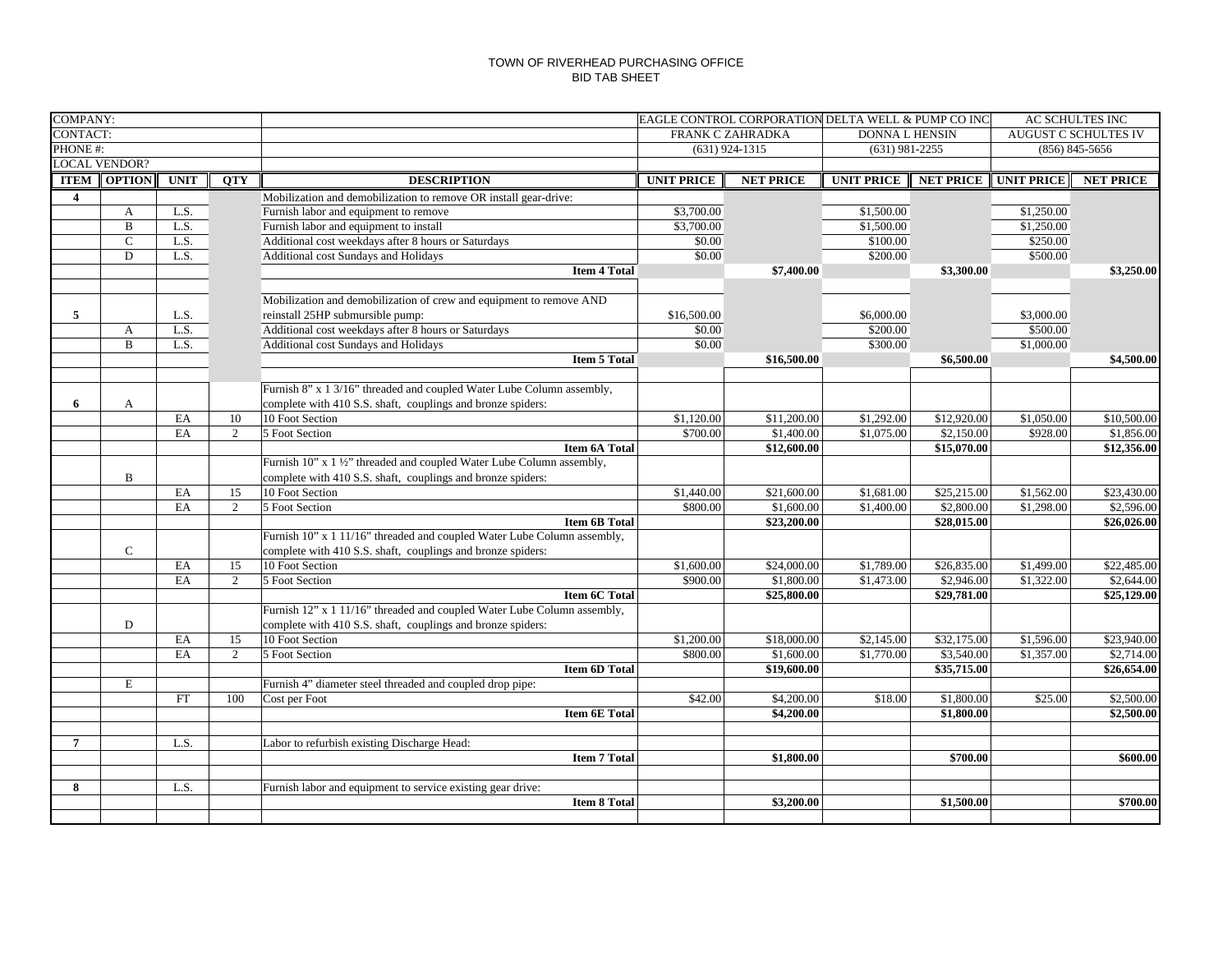| <b>COMPANY:</b> |                      |             |                | EAGLE CONTROL CORPORATION DELTA WELL & PUMP CO INC                                                                                                                                                                                                                                                                                                                                                                |                                           |                  |                   |                             |                   | AC SCHULTES INC  |  |
|-----------------|----------------------|-------------|----------------|-------------------------------------------------------------------------------------------------------------------------------------------------------------------------------------------------------------------------------------------------------------------------------------------------------------------------------------------------------------------------------------------------------------------|-------------------------------------------|------------------|-------------------|-----------------------------|-------------------|------------------|--|
| CONTACT:        |                      |             |                |                                                                                                                                                                                                                                                                                                                                                                                                                   | FRANK C ZAHRADKA<br><b>DONNA L HENSIN</b> |                  |                   | <b>AUGUST C SCHULTES IV</b> |                   |                  |  |
| PHONE #:        |                      |             |                |                                                                                                                                                                                                                                                                                                                                                                                                                   | $(631)$ 924-1315<br>$(631)$ 981-2255      |                  |                   | $(856) 845 - 5656$          |                   |                  |  |
|                 | <b>LOCAL VENDOR?</b> |             |                |                                                                                                                                                                                                                                                                                                                                                                                                                   |                                           |                  |                   |                             |                   |                  |  |
| <b>ITEM</b>     | <b>OPTION</b>        | <b>UNIT</b> | <b>OTY</b>     | <b>DESCRIPTION</b>                                                                                                                                                                                                                                                                                                                                                                                                | <b>UNIT PRICE</b>                         | <b>NET PRICE</b> | <b>UNIT PRICE</b> | <b>NET PRICE</b>            | <b>UNIT PRICE</b> | <b>NET PRICE</b> |  |
| 9               |                      |             |                | Furnish new 10" or 11" diameter bowl assembly:                                                                                                                                                                                                                                                                                                                                                                    |                                           |                  |                   |                             |                   |                  |  |
|                 | $\mathbf{A}$         | EA          | $\mathbf{1}$   | 1st Stage complete with suction, discharge nozzle and suction pipe (1)                                                                                                                                                                                                                                                                                                                                            | \$3,650.00                                | \$3,650.00       | \$6,500.00        | \$6,500.00                  | \$3,361.00        | \$3,361.00       |  |
|                 | $\mathbf B$          | EA          | $\overline{3}$ | <b>Additional Stage</b>                                                                                                                                                                                                                                                                                                                                                                                           | \$980.00                                  | \$2,940.00       | \$3,000.00        | \$9,000.00                  | \$1,071.00        | \$3,213.00       |  |
|                 | $\mathbf C$          | L.S.        |                | <b>Certified Test</b>                                                                                                                                                                                                                                                                                                                                                                                             | \$1,000.00                                | \$1,000.00       | \$1,100.00        | \$1,100.00                  | \$1,750.00        | \$1,750.00       |  |
|                 |                      |             |                | <b>Item 9 Total</b>                                                                                                                                                                                                                                                                                                                                                                                               |                                           | \$7,590.00       |                   | \$16,600.00                 |                   | \$8,324.00       |  |
|                 |                      |             |                |                                                                                                                                                                                                                                                                                                                                                                                                                   |                                           |                  |                   |                             |                   |                  |  |
| 10              |                      |             |                | Furnish new 12" or 13" diameter bowl assembly:                                                                                                                                                                                                                                                                                                                                                                    |                                           |                  |                   |                             |                   |                  |  |
|                 | A                    | EA          | -1             | 1st Stage complete with suction, discharge nozzle and suction pipe (1)                                                                                                                                                                                                                                                                                                                                            | \$3,950.00                                | \$3,950.00       | \$7,500.00        | \$7,500.00                  | \$4,131.00        | \$4,131.00       |  |
|                 | $\mathbf B$          | EA          | $\overline{3}$ | <b>Additional Stage</b>                                                                                                                                                                                                                                                                                                                                                                                           | \$1,120.00                                | \$3,360.00       | \$3,400.00        | \$10,200.00                 | \$1,443.00        | \$4,329.00       |  |
|                 | $\mathsf{C}$         | L.S.        |                | Certified Test                                                                                                                                                                                                                                                                                                                                                                                                    | \$1,000.00                                | \$1,000.00       | \$1,100.00        | \$1,100.00                  | \$1,750.00        | \$1,750.00       |  |
|                 |                      |             |                | <b>Item 10 Total</b>                                                                                                                                                                                                                                                                                                                                                                                              |                                           | \$8,310.00       |                   | \$18,800.00                 |                   | \$10,210.00      |  |
|                 |                      |             |                |                                                                                                                                                                                                                                                                                                                                                                                                                   |                                           |                  |                   |                             |                   |                  |  |
| 11              |                      |             |                | Furnish new 16" diameter bowl assembly:                                                                                                                                                                                                                                                                                                                                                                           |                                           |                  |                   |                             |                   |                  |  |
|                 | $\mathbf{A}$         | EA          | -1             | 1st Stage complete with suction, discharge nozzle and suction pipe (1)                                                                                                                                                                                                                                                                                                                                            | \$4,900.00                                | \$4,900.00       | \$9,800.00        | \$9,800.00                  | \$8,212.00        | \$8,212.00       |  |
|                 | $\mathbf{B}$         | EA          | $\overline{3}$ | <b>Additional Stage</b>                                                                                                                                                                                                                                                                                                                                                                                           | \$3,600.00                                | \$10,800.00      | \$4,400.00        | \$13,200.00                 | \$3,127.00        | \$9,381.00       |  |
|                 | $\mathbf C$          | L.S.        |                | <b>Certified Test</b>                                                                                                                                                                                                                                                                                                                                                                                             | \$1,500.00                                | \$1,500.00       | \$1,100.00        | \$1,100.00                  | \$1,750.00        | \$1,750.00       |  |
|                 |                      |             |                | <b>Item 11 Total</b>                                                                                                                                                                                                                                                                                                                                                                                              |                                           | \$17,200.00      |                   | \$24,100.00                 |                   | \$19,343.00      |  |
|                 |                      |             |                |                                                                                                                                                                                                                                                                                                                                                                                                                   |                                           |                  |                   |                             |                   |                  |  |
|                 |                      |             |                | Furnish one (1) new 25HP Submersible Pump, Motor, Cable (approx 100') &                                                                                                                                                                                                                                                                                                                                           |                                           |                  |                   |                             |                   |                  |  |
|                 |                      |             |                | foot valve                                                                                                                                                                                                                                                                                                                                                                                                        |                                           |                  |                   |                             |                   |                  |  |
| 12              |                      | L.S.        |                |                                                                                                                                                                                                                                                                                                                                                                                                                   | \$7,800.00                                |                  | \$9,500.00        |                             | \$8,400.00        |                  |  |
|                 |                      |             |                | Item 12 Total                                                                                                                                                                                                                                                                                                                                                                                                     |                                           | \$7,800.00       |                   | \$9,500.00                  |                   | \$8,400.00       |  |
|                 |                      |             |                |                                                                                                                                                                                                                                                                                                                                                                                                                   |                                           |                  |                   |                             |                   |                  |  |
|                 |                      |             |                | Compensation for furnishing brand name parts and components including                                                                                                                                                                                                                                                                                                                                             |                                           |                  |                   |                             |                   |                  |  |
| 13              |                      |             |                | freight and trucking:                                                                                                                                                                                                                                                                                                                                                                                             |                                           |                  |                   |                             |                   |                  |  |
|                 | A                    |             |                | Up to \$100 Certified Cost plus %                                                                                                                                                                                                                                                                                                                                                                                 | 40.00%                                    | \$140.00         | 25.00%            | \$125.00                    | 25.00%            | \$125.00         |  |
|                 | B                    |             |                | Up to \$500 Certified Cost plus %                                                                                                                                                                                                                                                                                                                                                                                 | 40.00%                                    | \$700.00         | 25.00%            | \$625.00                    | 25.00%            | \$625.00         |  |
|                 | $\mathbf{C}$         |             |                | Up to \$1000 Certified Cost plus %                                                                                                                                                                                                                                                                                                                                                                                | 30.00%                                    | \$1,300.00       | 25.00%            | \$1,250.00                  | 20.00%            | \$1,200.00       |  |
|                 | D                    |             |                | Up to \$5000 Certified Cost plus %                                                                                                                                                                                                                                                                                                                                                                                | 20.00%                                    | \$6,000.00       | 25.00%            | \$6,250.00                  | 20.00%            | \$6,000.00       |  |
|                 | E                    |             |                | Above \$5000 Certified Cost plus %                                                                                                                                                                                                                                                                                                                                                                                | 20.00%                                    | \$6,000.00       | 25.00%            | \$6,250.00                  | 15.00%            | \$5,750.00       |  |
|                 |                      |             |                | Item 13 Total                                                                                                                                                                                                                                                                                                                                                                                                     |                                           | \$14,140.00      |                   | \$14,500.00                 |                   | \$13,700.00      |  |
|                 |                      |             |                |                                                                                                                                                                                                                                                                                                                                                                                                                   |                                           |                  |                   |                             |                   |                  |  |
|                 |                      |             |                | Hourly on-site rate for two (2) man crew with rig to perform additional work,                                                                                                                                                                                                                                                                                                                                     |                                           |                  |                   |                             |                   |                  |  |
| 14              | A                    |             |                | as required: $8 \text{ hours} \ @ (\$$<br>$\overline{\phantom{a}}$                                                                                                                                                                                                                                                                                                                                                | \$315.00                                  | \$2,520.00       | \$300.00          | \$2,400.00                  | \$280.00          | \$2,240.00       |  |
|                 |                      |             |                | Weekdays after 8 hours and Saturdays on-site rate                                                                                                                                                                                                                                                                                                                                                                 |                                           |                  |                   |                             |                   |                  |  |
|                 | B                    |             |                | (Item12A hourly rate $\frac{1}{2}$ $\frac{1}{2}$ $\frac{1}{2}$ $\frac{1}{2}$ $\frac{1}{2}$ $\frac{1}{2}$ $\frac{1}{2}$ $\frac{1}{2}$ $\frac{1}{2}$ $\frac{1}{2}$ $\frac{1}{2}$ $\frac{1}{2}$ $\frac{1}{2}$ $\frac{1}{2}$ $\frac{1}{2}$ $\frac{1}{2}$ $\frac{1}{2}$ $\frac{1}{2}$ $\frac{1}{2}$ $\frac{1}{2}$<br>$)/$ hour                                                                                         | 110.00%                                   | \$346.50         | 140.00%           | \$420.00                    | 115.00%           | \$322.00         |  |
|                 |                      |             |                | Sunday/holiday on-site rate                                                                                                                                                                                                                                                                                                                                                                                       |                                           |                  |                   |                             |                   |                  |  |
|                 | $\mathbf C$          |             |                | (Item 12A hourly rate \$<br>$\frac{\ }{}$ $\frac{\ }{}$ $\frac{\ }{}$ $\frac{\ }{}$ $\frac{\ }{}$ $\frac{\ }{}$ $\frac{\ }{}$ $\frac{\ }{}$ $\frac{\ }{}$ $\frac{\ }{}$ $\frac{\ }{}$ $\frac{\ }{}$ $\frac{\ }{}$ $\frac{\ }{2}$ $\frac{\ }{2}$ $\frac{\ }{2}$ $\frac{\ }{2}$ $\frac{\ }{2}$ $\frac{\ }{2}$ $\frac{\ }{2}$ $\frac{\ }{2}$ $\frac{\ }{2}$ $\frac{\ }{2}$ $\frac{\ }{2}$ $\frac{\ }{2$<br>$)/$ hour | 110.00%                                   | \$346.50         | 160.00%           | \$480.00                    | 125.00%           | \$350.00         |  |
|                 |                      |             |                | <b>Item 14 Total</b>                                                                                                                                                                                                                                                                                                                                                                                              |                                           | \$3,213.00       |                   | \$3,300.00                  |                   | \$2,912.00       |  |
|                 |                      |             |                |                                                                                                                                                                                                                                                                                                                                                                                                                   |                                           |                  |                   |                             |                   |                  |  |
| 15              |                      |             |                | Rate for machine shop work, including machinist and equipment:                                                                                                                                                                                                                                                                                                                                                    |                                           |                  |                   |                             |                   |                  |  |
|                 | $\mathbf{A}$         |             |                | 8 hours $@$ (\$                                                                                                                                                                                                                                                                                                                                                                                                   | \$130.00                                  | \$1,040.00       | \$150.00          | \$1,200.00                  | \$40.00           | \$320.00         |  |
|                 |                      |             |                | Weekdays after 8 hours and Saturdays                                                                                                                                                                                                                                                                                                                                                                              |                                           |                  |                   |                             |                   |                  |  |
|                 | B                    |             |                | (Item 14A hourly rate \$<br>$\mathbf{x}$<br>$\frac{9}{6}$ = \$<br>/hour                                                                                                                                                                                                                                                                                                                                           | 110.00%                                   | \$143.00         | 125.00%           | \$187.50                    | 120.00%           | \$48.00          |  |
|                 |                      |             |                | Sunday and Holidays                                                                                                                                                                                                                                                                                                                                                                                               |                                           |                  |                   |                             |                   |                  |  |
|                 | $\mathbf C$          |             |                | (Item 14A hourly rate hourly rate= \$<br>$\frac{9}{6}$ = \$<br>$\mathbf{x}$<br>/hour                                                                                                                                                                                                                                                                                                                              | 110.00%                                   | \$143.00         | 150.00%           | \$225.00                    | 130.00%           | \$52.00          |  |
|                 |                      |             |                |                                                                                                                                                                                                                                                                                                                                                                                                                   |                                           |                  |                   |                             |                   |                  |  |
|                 |                      |             |                | Item 15 Total                                                                                                                                                                                                                                                                                                                                                                                                     |                                           | \$1,326.00       |                   | \$1,612.50                  |                   | \$420.00         |  |